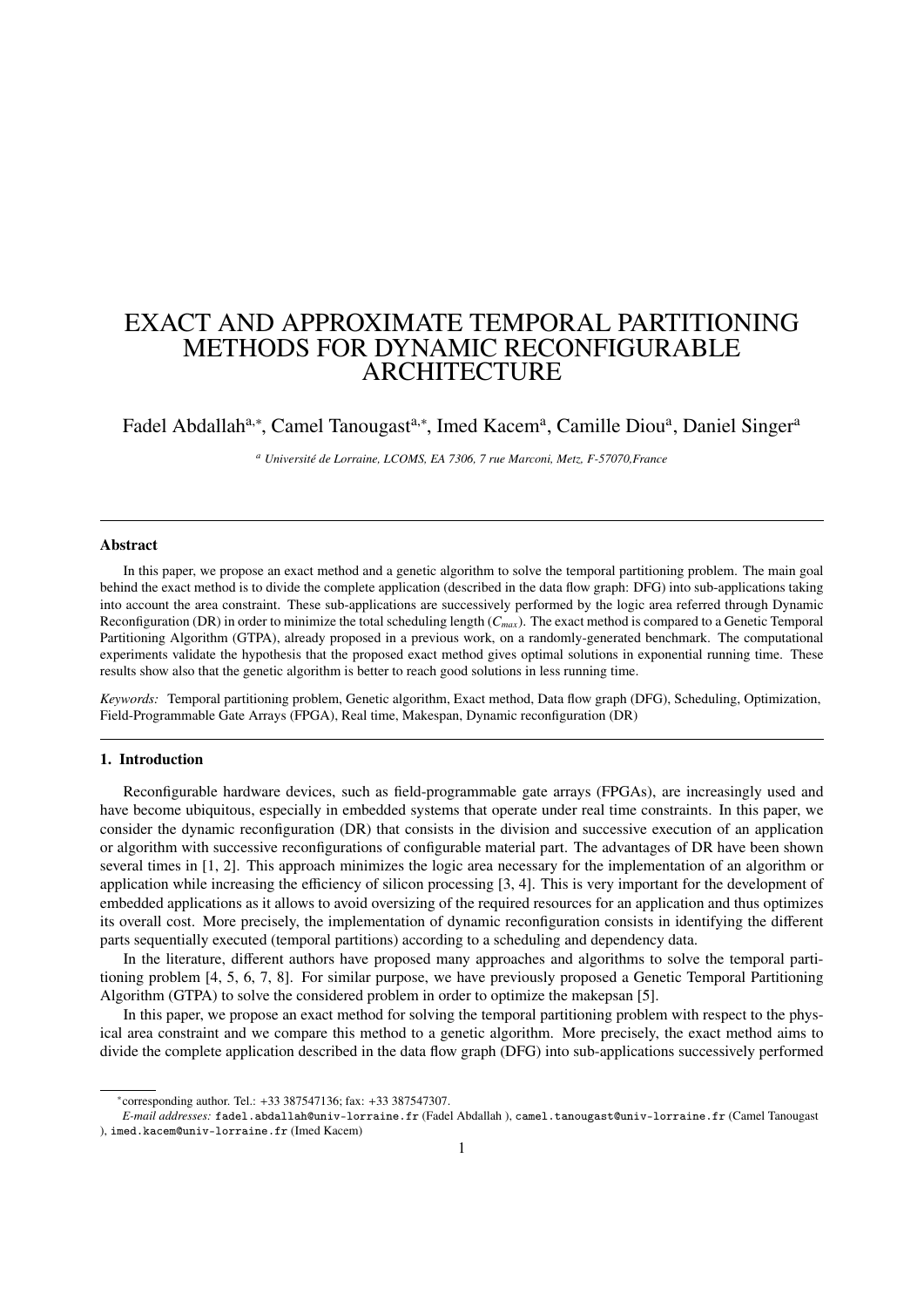by the logic area referred through Dynamic Reconguration, taking into account the area constraint in order to minimize the makespan. Then, we compare the exact method to the Genetic Temporal Partitioning Algorithm (GTPA, [5]), which is designed to solve the same considered problem.

The rest of the paper is organized as follows. Section 2 illustrates and explains the temporal partitioning problem. Section 3 describe the proposed optimization methods for the considered partitioning problem. Experimental results are presented and discussed in Section 4. Finally, Section 5 concludes the paper and introduces some perspectives.

#### 2. Position and description of the problem

The main goal of this work is to be able to perform on a dynamically reconfigurable FPGA an application, described in a data flow graph, which is too large to be completely mapped on the FPGA. Therefore, the application tasks has to be partitioned in such a way that allows mapping onto the target hardware using the Dynamically Reconfigurable capability (Run Time Reconfiguration - RTR).This section gives an overview about the main problem. The notations of the graph task and the dynamic reconfiguration architecture are presented by considering one specific example for our problem in Figure 1. The first part of Figure 1 presents an application that consists of eleven tasks (tasks graph) to be performed by the hardware FPGA, where the processing time and area required for each task are given in a specific table (processing time & areas).The link from tasks T7 to T10 indicates that the task T10 needs a data size of 3 from task T7, before starting the execution. The time cost to exchange this amount of data depends on the communication rate (we assume that the communication access cost is negligible). To explain this example, let us consider an FPGA area of 550 CLBs (Configurable Logic Blocks), a communication rate of the device FPGA of 2 with reconfiguration time RTR equal to 1.

The second part of the Figure 1 shows two feasible solutions of the considered partitioning problem (in parts (a) and (b)). We have two types of communication cost: intra-partitions and inter-partitions communication. In the first side, we note that in (a) the delay to send three data units from T7 to T10 in the same partition  $P_5$  is  $0 + 3/2 = 1.5$ time units (access + communication costs). In the other side, each partition can execute when it receives all the data from all predecessor tasks of their own tasks. For example, in the partition  $P_3$  (Figure 1 (a)), the communication cost from all previous tasks of  $P_3$  (T1, T2, T4, T5) to the tasks in  $P_3$  (T5, T6) is the maximum between  $3/2$ ,  $4/2$ ,  $3/2$  and  $5/2$  (which is equal to  $5/2 = 2.5$  time units). The makespan and number of partitions in (a) are 192 time units and 6, respectively. On the other hand, the makespan and number of partitions for the solution 2 of the same partitioning problem are 160 time units and 5, respectively. Hence, the difference between solutions (a) and (b) both depends on the mapping of tasks graph on the partitions. Indeed, to find the optimal solution, the mapping should be very effective.



Figure 1. General overview of the considered temporal partitioning problem.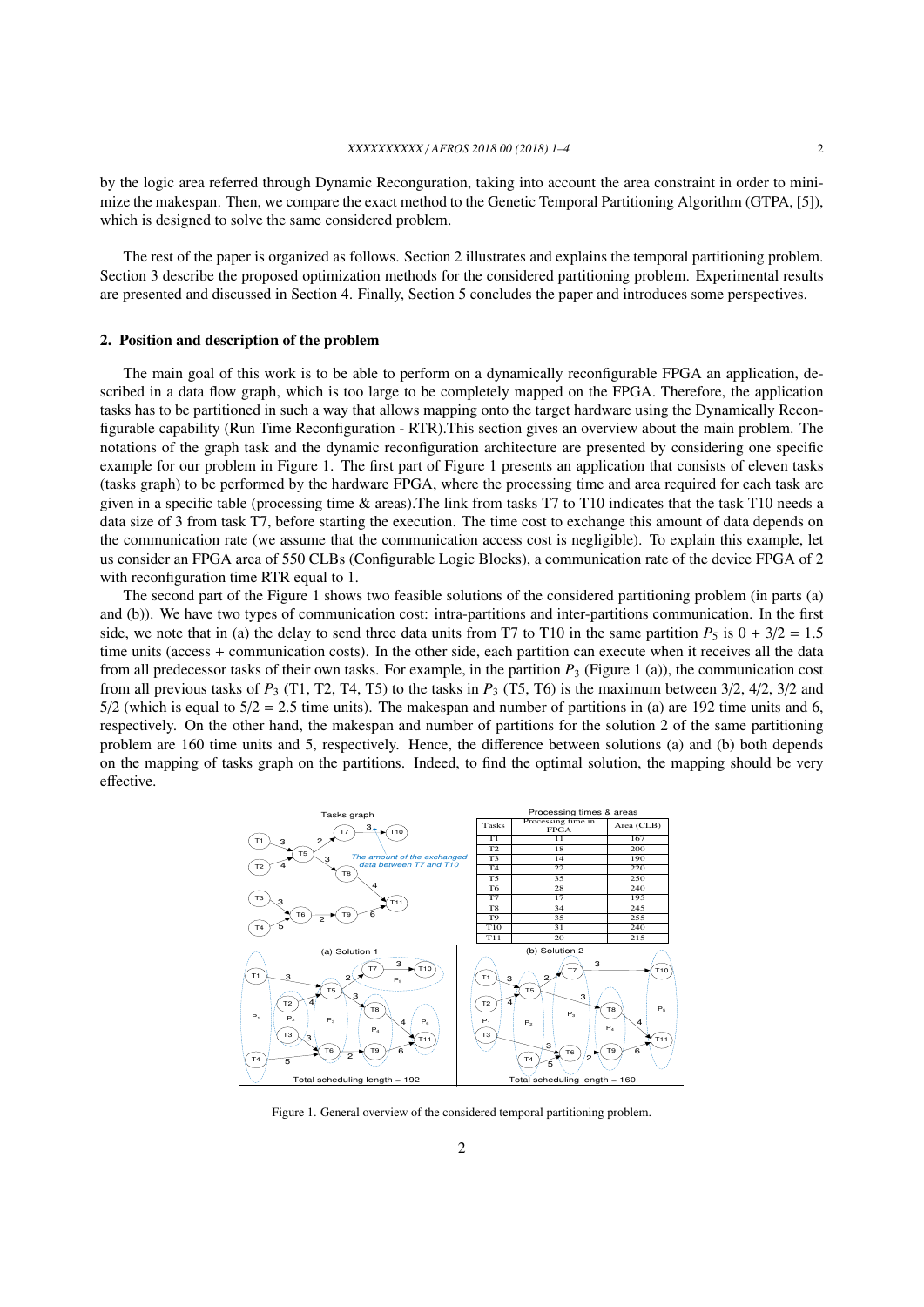#### *XXXXXXXXXX* / *AFROS 2018 00 (2018) 1–4* 3

## 3. Methodology

## *3.1. Exact method*

In this subsection, we will present an exact method for solving the temporal partitioning problem under area constraints. Basically, the proposed method tries to partition the input application described in a data flow graph (DFG) into various partitions of smaller sizes that fit inside the FPGA area in order to minimize the makespan. This method makes it possible to find all the possible solutions (task list + partitioning list) and get the optimal solution as shown in Algorithm 1.

## Algorithm 1: Exact method.

- 1 Generate a set E consisting of all possible solutions;
- 2 Select the subset F that contains all feasible solutions in set E;
- 3 Calculate the makespan and the number of partitions of all solutions in subset F;
- 4 The final solution is the best solution with a minimum makespan in the subset F;

## *3.2. Genetic Temporal Partitioning Algorithm (GTPA, [5])*

In this subsection, we summarize our previous GTPA that proposed in [5] to solve the temporal partitioning problem in order to minimize the makespan. This algorithm inherits almost the same steps from the genetic algorithms (GAs). Figure 2 illustrates the different typical phases of GTPA.



Figure 2. Flowchart of Genetic Temporal Partitioning Algorithm (GTPA, [5]).

## 4. Computational results and discussions

The exact method has been tested with a number of project examples in order to evaluate their performance. A project consists of n tasks with data dependencies (precedences) and where the number of tasks *n* varies from 5 to 100 with different graph topologies, as mentioned in the Table 1. We have developed the exact method using the C language. This method has been tested on a machine equipped with 8 Intel processor i7-4700MQ cores and 8GB RAM memory. The operating system is a 64-bytes Windows 8 Pro.

| Table 1. Set of data used for simulation. |     |                |  |  |  |  |
|-------------------------------------------|-----|----------------|--|--|--|--|
| Data Flow Graph Nodes $(n)$               |     | Edges $(A(G))$ |  |  |  |  |
| DFG1                                      | 5   |                |  |  |  |  |
| DFG <sub>2</sub>                          | 10  | 22             |  |  |  |  |
| DFG3                                      | 20  | 29             |  |  |  |  |
| DFG4                                      | 30  | 67             |  |  |  |  |
| DFG5                                      | 50  | 65             |  |  |  |  |
| DFG6                                      | 100 | 145            |  |  |  |  |
|                                           |     |                |  |  |  |  |

To assess the performance of our proposed method, the running time was fixed to 20 minutes. Then, the best solution in terms of makespan was taken as a final solution.